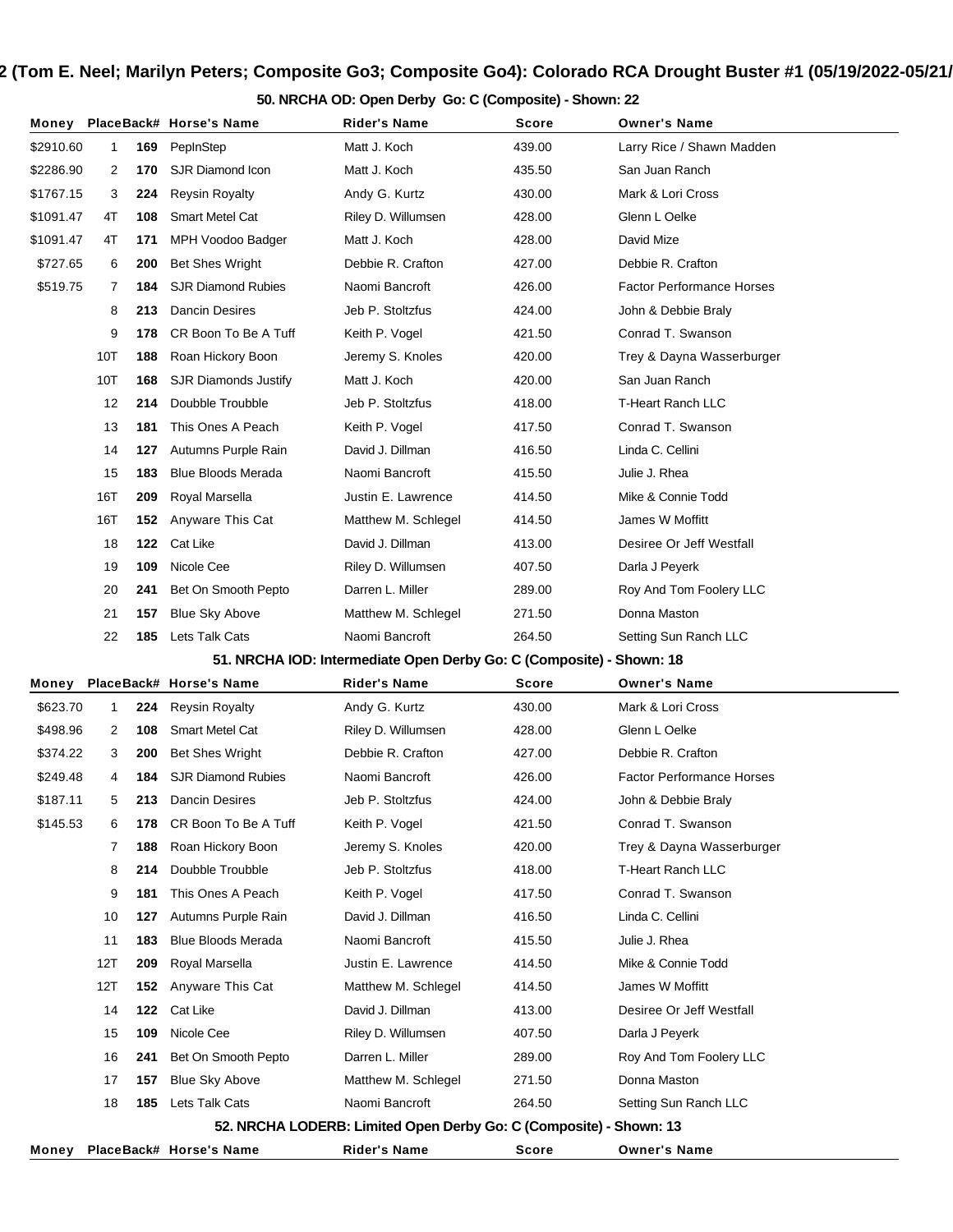| \$415.80 | 1.             | 108 | <b>Smart Metel Cat</b>      | Riley D. Willumsen  | 428.00 | Glenn L Oelke                    |
|----------|----------------|-----|-----------------------------|---------------------|--------|----------------------------------|
| \$346.50 | $\overline{2}$ | 200 | <b>Bet Shes Wright</b>      | Debbie R. Crafton   | 427.00 | Debbie R. Crafton                |
| \$277.20 | 3              | 184 | <b>SJR Diamond Rubies</b>   | Naomi Bancroft      | 426.00 | <b>Factor Performance Horses</b> |
| \$207.90 | 4              | 213 | Dancin Desires              | Jeb P. Stoltzfus    | 424.00 | John & Debbie Braly              |
| \$138.60 | 5              | 188 | Roan Hickory Boon           | Jeremy S. Knoles    | 420.00 | Trey & Dayna Wasserburger        |
|          | 6              | 214 | Doubble Troubble            | Jeb P. Stoltzfus    | 418.00 | T-Heart Ranch LLC                |
|          | 7              | 127 | Autumns Purple Rain         | David J. Dillman    | 416.50 | Linda C. Cellini                 |
|          | 8              | 183 | <b>Blue Bloods Merada</b>   | Naomi Bancroft      | 415.50 | Julie J. Rhea                    |
|          | 9              |     | <b>152</b> Anyware This Cat | Matthew M. Schlegel | 414.50 | James W Moffitt                  |
|          | 10             |     | 122 Cat Like                | David J. Dillman    | 413.00 | Desiree Or Jeff Westfall         |
|          | 11             | 109 | Nicole Cee                  | Riley D. Willumsen  | 407.50 | Darla J Peyerk                   |
|          | 12             | 157 | <b>Blue Sky Above</b>       | Matthew M. Schlegel | 271.50 | Donna Maston                     |
|          | 13             | 185 | Lets Talk Cats              | Naomi Bancroft      | 264.50 | Setting Sun Ranch LLC            |

#### **53. NRCHA L1OD: Level 1 Open Derby Go: C (Composite) - Shown: 11 (Added Money: \$750.00)**

| Money    |    |     | PlaceBack# Horse's Name  | <b>Rider's Name</b> | <b>Score</b> | <b>Owner's Name</b>              |
|----------|----|-----|--------------------------|---------------------|--------------|----------------------------------|
| \$400.05 |    | 133 | <b>BetShesTipsy</b>      | Jason D. Perry      | 418.50       | R B & Sandy Perry                |
| \$333.38 | 2  | 106 | Hes Pretty Tuff          | John S. Snyder      | 418.00       | <b>Ben Choate</b>                |
| \$266.70 | 3  | 166 | Starlit Lil Angel        | Bailey K. Bixenman  | 417.00       | Bailey K. Bixenman               |
| \$200.03 | 4  | 150 | <b>Boondock Playgirl</b> | Matthew W. Matusio  | 414.00       | Ashleigh Olds-Sanchez            |
| \$133.35 | 5  | 134 | Spook N Boon             | Jason D. Perry      | 413.50       | Jason Perry/Carrie Garland       |
|          | 6  | 151 | JR Dual Cat              | Matthew W. Matusio  | 409.50       | Jesse & Renate Gariner           |
|          |    | 199 | Nu Shiney Pepto          | Conner James        | 404.50       | <b>Walking 7T Quarter Horses</b> |
|          | 8  | 162 | Gold N Grace             | Cole B. Bennett     | 401.50       | Brent & Susan Schreiber          |
|          | 9  | 194 | Share The Night          | Amanda R. McCarthy  | 400.50       | Amanda R. McCarthy               |
|          | 10 | 124 | Tazed                    | KD Masar            | 274.50       | Sleipnir Stables Ltd             |
|          | 11 | 250 | Kandy Cat                | Ariah Devos         | 251.00       | Debra Powell                     |

#### **54. NRCHA ONH: Open Novice Horse Derby Go: C (Composite) - Shown: 10 (Added Money: \$500.00)**

| Money    |    |     | PlaceBack# Horse's Name     | <b>Rider's Name</b> | <b>Score</b> | <b>Owner's Name</b>        |  |
|----------|----|-----|-----------------------------|---------------------|--------------|----------------------------|--|
| \$325.50 |    | 168 | SJR Diamonds Justify        | Matt J. Koch        | 420.00       | San Juan Ranch             |  |
| \$271.25 | 2  | 239 | First Time Kat              | Darren L. Miller    | 417.50       | Darren L. Miller           |  |
| \$217.00 | 3  | 127 | Autumns Purple Rain         | David J. Dillman    | 416.50       | Linda C. Cellini           |  |
| \$135.63 | 4T | 209 | Royal Marsella              | Justin E. Lawrence  | 414.50       | Mike & Connie Todd         |  |
| \$135.63 | 4T |     | <b>152</b> Anyware This Cat | Matthew M. Schlegel | 414.50       | James W Moffitt            |  |
|          | 6  | 134 | Spook N Boon                | Jason D. Perry      | 413.50       | Jason Perry/Carrie Garland |  |
|          |    | 122 | Cat Like                    | David J. Dillman    | 413.00       | Desiree Or Jeff Westfall   |  |
|          | 8  | 109 | Nicole Cee                  | Riley D. Willumsen  | 407.50       | Darla J Peyerk             |  |
|          | 9  | 226 | <b>Stanley GotThe Blues</b> | Jamie L. Olson      | 277.00       | Brad King                  |  |
|          | 10 | 157 | <b>Blue Sky Above</b>       | Matthew M. Schlegel | 271.50       | Donna Maston               |  |

#### **55. NRCHA 4YOO: 4 Year Old Incentive Open Go: C (Composite) - Shown: 6 (Added Money: \$500.00)**

| Money    |    |     | PlaceBack# Horse's Name     | <b>Rider's Name</b> | Score  | <b>Owner's Name</b>      |  |
|----------|----|-----|-----------------------------|---------------------|--------|--------------------------|--|
| \$395.50 |    | 108 | Smart Metel Cat             | Riley D. Willumsen  | 428.00 | Glenn L Oelke            |  |
| \$237.30 | 2  | 200 | <b>Bet Shes Wright</b>      | Debbie R. Crafton   | 427.00 | Debbie R. Crafton        |  |
| \$79.10  | 3T | 209 | Roval Marsella              | Justin E. Lawrence  | 414.50 | Mike & Connie Todd       |  |
| \$79.10  | 3T |     | <b>152</b> Anyware This Cat | Matthew M. Schlegel | 414.50 | James W Moffitt          |  |
|          | 5. | 122 | Cat Like                    | David J. Dillman    | 413.00 | Desiree Or Jeff Westfall |  |
|          | 6  | 157 | <b>Blue Sky Above</b>       | Matthew M. Schlegel | 271.50 | Donna Maston             |  |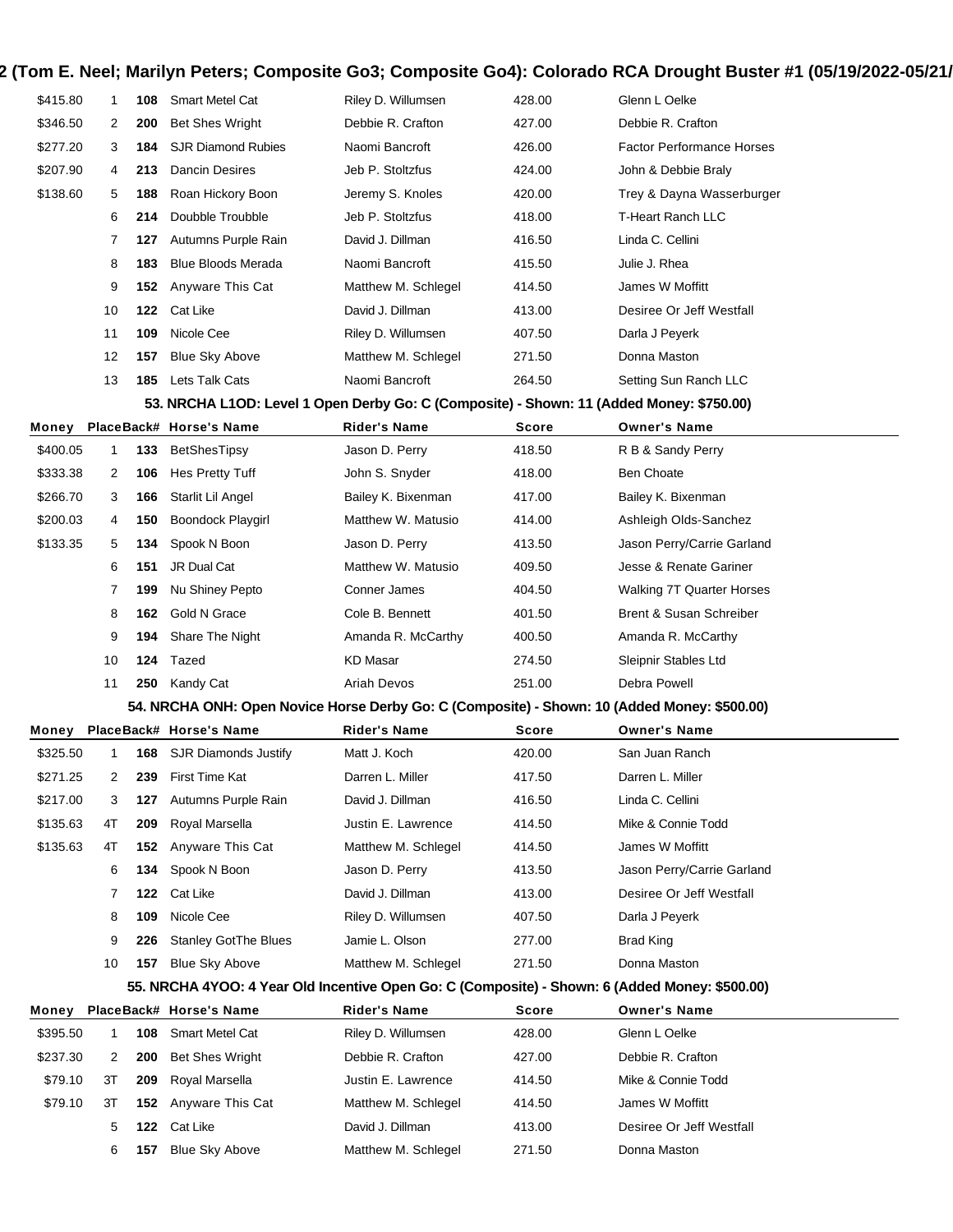**56. NRCHA OH: Open Hackamore Go: C (Composite) - Shown: 6 (Added Money: \$500.00)**

|          |    |     | Money PlaceBack# Horse's Name                                                                    | Rider's Name                                                              | <b>Score</b> | <b>Owner's Name</b>           |
|----------|----|-----|--------------------------------------------------------------------------------------------------|---------------------------------------------------------------------------|--------------|-------------------------------|
| \$565.00 | 1  | 170 | SJR Diamond Icon                                                                                 | Matt J. Koch                                                              | 288.50       | San Juan Ranch                |
| \$339.00 | 2  | 171 | MPH Voodoo Badger                                                                                | Matt J. Koch                                                              | 285.00       | David Mize                    |
| \$226.00 | 3  | 127 | Autumns Purple Rain                                                                              | David J. Dillman                                                          | 283.50       | Linda C. Cellini              |
|          | 4  | 188 | Roan Hickory Boon                                                                                | Jeremy S. Knoles                                                          | 282.00       | Trey & Dayna Wasserburger     |
|          | 5  | 181 | This Ones A Peach                                                                                | Keith P. Vogel                                                            | 275.50       | Conrad T. Swanson             |
|          | 6  | 241 | Bet On Smooth Pepto                                                                              | Darren L. Miller                                                          | 145.00       | Roy And Tom Foolery LLC       |
|          |    |     | 57. NRCHA IOHS: Intermediate Open Hackamore Go: C (Composite) - Shown: 4 (Added Money: \$150.00) |                                                                           |              |                               |
| Money    |    |     | PlaceBack# Horse's Name                                                                          | <b>Rider's Name</b>                                                       | Score        | <b>Owner's Name</b>           |
| \$258.00 | 1  | 127 | Autumns Purple Rain                                                                              | David J. Dillman                                                          | 283.50       | Linda C. Cellini              |
| \$172.00 | 2  | 188 | Roan Hickory Boon                                                                                | Jeremy S. Knoles                                                          | 282.00       | Trey & Dayna Wasserburger     |
|          | 3  | 181 | This Ones A Peach                                                                                | Keith P. Vogel                                                            | 275.50       | Conrad T. Swanson             |
|          | 4  | 241 | Bet On Smooth Pepto                                                                              | Darren L. Miller                                                          | 145.00       | Roy And Tom Foolery LLC       |
|          |    |     | 58. NRCHA LOH: Limited Open Hackamore Go: C (Composite) - Shown: 2 (Added Money: \$150.00)       |                                                                           |              |                               |
| Money    |    |     | PlaceBack# Horse's Name                                                                          | <b>Rider's Name</b>                                                       | Score        | <b>Owner's Name</b>           |
| \$290.00 | 1  | 106 | Hes Pretty Tuff                                                                                  | John S. Snyder                                                            | 275.00       | <b>Ben Choate</b>             |
|          | 2  | 194 | Share The Night                                                                                  | Amanda R. McCarthy                                                        | 262.50       | Amanda R. McCarthy            |
|          |    |     |                                                                                                  | 60. NRCHA NPD: Non Pro Derby Go: C (Composite) - Shown: 11                |              |                               |
| Money    |    |     | PlaceBack# Horse's Name                                                                          | <b>Rider's Name</b>                                                       | Score        | <b>Owner's Name</b>           |
| \$535.76 | 1  | 101 | BOXO Opus Magnum                                                                                 | Jecca R. Ostrander                                                        | 429.50       | Box O Quarter Horses          |
| \$446.47 | 2  | 145 | <b>Surely This Time</b>                                                                          | Karey E. Louthan                                                          | 427.50       | Karey E. Louthan              |
| \$357.18 | 3  | 201 | Huey                                                                                             | Debbie R. Crafton                                                         | 427.00       | Debbie R. Crafton             |
| \$267.88 | 4  | 176 | LowerThaBoom                                                                                     | Nicole M. Westfall                                                        | 421.50       | Desiree Or Jeff Westfall      |
| \$178.59 | 5  | 247 | No Time For Chics                                                                                | Nicole M. Westfall                                                        | 411.50       | Desiree Or Jeff Westfall      |
|          | 6  | 163 | Little Lucky Affair                                                                              | Nicki Seehafer                                                            | 405.50       | Daris Jutten & Nicki Seehafer |
|          | 7  | 181 | This Ones A Peach                                                                                | Conrad T. Swanson                                                         | 404.00       | Conrad T. Swanson             |
|          | 8  | 237 | Shiloh                                                                                           | Dirk Gray                                                                 | 394.50       | Dirk & Sandra Gray            |
|          | 9  | 178 | CR Boon To Be A Tuff                                                                             | Conrad T. Swanson                                                         | 394.00       | Conrad T. Swanson             |
|          | 10 | 140 | Ruby White And Boon                                                                              | Mitch W. Guerrieri                                                        | 274.50       | Mitch W. Guerrieri/Stacy A.   |
|          | 11 | 231 | RR One Time Hotshot                                                                              | <b>Tucker Gillespie</b>                                                   | 257.50       | <b>Tucker Gillespie</b>       |
|          |    |     |                                                                                                  | 61. NRCHA INPDER: Intermediate Non Pro Derby Go: C (Composite) - Shown: 8 |              |                               |
| Money    |    |     | PlaceBack# Horse's Name                                                                          | <b>Rider's Name</b>                                                       | Score        | <b>Owner's Name</b>           |
| \$274.75 | 1  | 101 | BOXO Opus Magnum                                                                                 | Jecca R. Ostrander                                                        | 429.50       | Box O Quarter Horses          |
| \$206.06 | 2  | 145 | <b>Surely This Time</b>                                                                          | Karey E. Louthan                                                          | 427.50       | Karey E. Louthan              |
| \$137.38 | 3  | 163 | Little Lucky Affair                                                                              | Nicki Seehafer                                                            | 405.50       | Daris Jutten & Nicki Seehafer |
| \$68.69  | 4  | 181 | This Ones A Peach                                                                                | Conrad T. Swanson                                                         | 404.00       | Conrad T. Swanson             |
|          | 5  | 237 | Shiloh                                                                                           | Dirk Gray                                                                 | 394.50       | Dirk & Sandra Gray            |
|          | 6  | 178 | CR Boon To Be A Tuff                                                                             | Conrad T. Swanson                                                         | 394.00       | Conrad T. Swanson             |
|          | 7  | 140 | Ruby White And Boon                                                                              | Mitch W. Guerrieri                                                        | 274.50       | Mitch W. Guerrieri/Stacy A.   |
|          | 8  | 231 | RR One Time Hotshot                                                                              | Tucker Gillespie                                                          | 257.50       | <b>Tucker Gillespie</b>       |
|          |    |     |                                                                                                  | 62. NRCHA LNPD: Limited Non Pro Derby Go: C (Composite) - Shown: 6        |              |                               |
| Money    |    |     | PlaceBack# Horse's Name                                                                          | <b>Rider's Name</b>                                                       | Score        | <b>Owner's Name</b>           |
| \$137.38 | 1  | 163 | Little Lucky Affair                                                                              | Nicki Seehafer                                                            | 405.50       | Daris Jutten & Nicki Seehafer |
| \$82.42  | 2  | 181 | This Ones A Peach                                                                                | Conrad T. Swanson                                                         | 404.00       | Conrad T. Swanson             |
| \$54.95  | 3  | 237 | Shiloh                                                                                           | Dirk Gray                                                                 | 394.50       | Dirk & Sandra Gray            |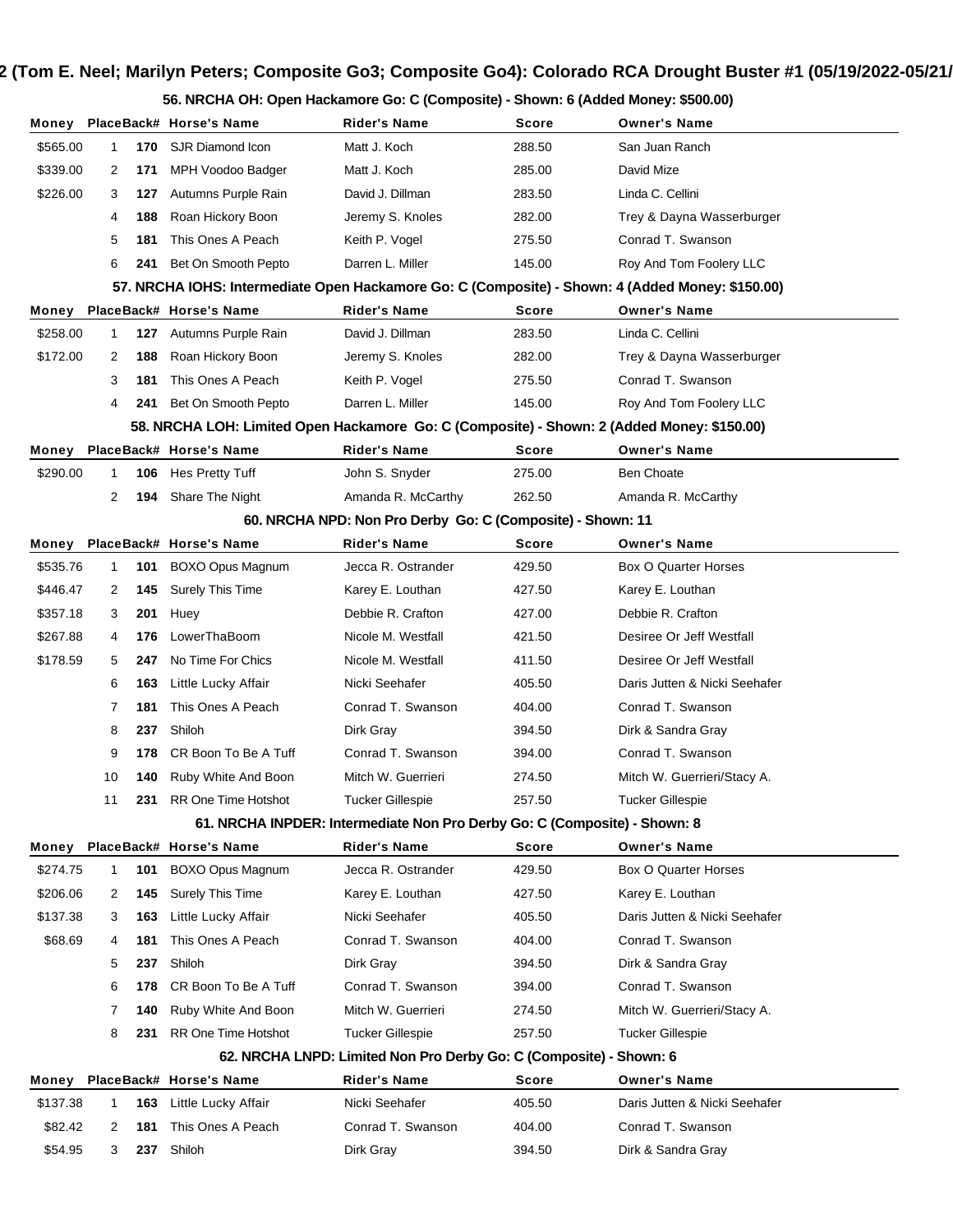|          | 4           |     | 178 CR Boon To Be A Tuff                         | Conrad T. Swanson                                                                     | 394.00                 | Conrad T. Swanson                                                                                   |
|----------|-------------|-----|--------------------------------------------------|---------------------------------------------------------------------------------------|------------------------|-----------------------------------------------------------------------------------------------------|
|          | 5           | 140 | Ruby White And Boon                              | Mitch W. Guerrieri                                                                    | 274.50                 | Mitch W. Guerrieri/Stacy A.                                                                         |
|          | 6           | 231 | <b>RR One Time Hotshot</b>                       | <b>Tucker Gillespie</b>                                                               | 257.50                 | <b>Tucker Gillespie</b>                                                                             |
|          |             |     |                                                  |                                                                                       |                        | 63. NRCHA L1NPD: Level 1 Non Pro Derby Go: C (Composite) - Shown: 2 (Added Money: \$500.00)         |
| Money    |             |     | PlaceBack# Horse's Name                          | <b>Rider's Name</b>                                                                   | Score                  | <b>Owner's Name</b>                                                                                 |
| \$472.50 | 1           |     | 237 Shiloh                                       | Dirk Gray                                                                             | 394.50                 | Dirk & Sandra Gray                                                                                  |
|          | 2           | 231 | RR One Time Hotshot                              | <b>Tucker Gillespie</b>                                                               | 257.50                 | <b>Tucker Gillespie</b>                                                                             |
|          |             |     |                                                  |                                                                                       |                        | 64. NRCHA 4YON: 4 Year Old Incentive Non Pro Go: C (Composite) - Shown: 2 (Added Money: \$300.00)   |
| Money    |             |     | PlaceBack# Horse's Name                          | <b>Rider's Name</b>                                                                   | <b>Score</b>           | <b>Owner's Name</b>                                                                                 |
| \$357.00 | 1           |     | 145 Surely This Time                             | Karey E. Louthan                                                                      | 427.50                 | Karey E. Louthan                                                                                    |
|          | 2           | 247 | No Time For Chics                                | Nicole M. Westfall                                                                    | 411.50                 | Desiree Or Jeff Westfall                                                                            |
|          |             |     |                                                  | 65. NRCHA SNPD: Select Non Pro Derby Go: C (Composite) - Shown: 3                     |                        |                                                                                                     |
| Money    |             |     | PlaceBack# Horse's Name                          | <b>Rider's Name</b>                                                                   | <b>Score</b>           | <b>Owner's Name</b>                                                                                 |
| \$63.00  | 1           | 101 | <b>BOXO Opus Magnum</b>                          | Jecca R. Ostrander                                                                    | 429.50                 | Box O Quarter Horses                                                                                |
| \$42.00  | 2           | 181 | This Ones A Peach                                | Conrad T. Swanson                                                                     | 404.00                 | Conrad T. Swanson                                                                                   |
|          | 3           | 178 | CR Boon To Be A Tuff                             | Conrad T. Swanson                                                                     | 394.00                 | Conrad T. Swanson                                                                                   |
|          |             |     |                                                  | 66. NRCHA NPH: Non Pro Hackamore Go: C (Composite) - Shown: 2 (Added Money: \$150.00) |                        |                                                                                                     |
| Money    |             |     | PlaceBack# Horse's Name                          | <b>Rider's Name</b>                                                                   | <b>Score</b>           | <b>Owner's Name</b>                                                                                 |
| \$290.00 | 1           | 101 | <b>BOXO Opus Magnum</b>                          | Jecca R. Ostrander                                                                    | 286.50                 | Box O Quarter Horses                                                                                |
|          | 2           | 163 | Little Lucky Affair                              | Nicki Seehafer                                                                        | 278.50                 | Daris Jutten & Nicki Seehafer                                                                       |
|          |             |     |                                                  |                                                                                       |                        | 70. NRCHA NPBXD: Non Pro Boxing Derby Go: C (Composite) - Shown: 5 (Added Money: \$500.00)          |
| Money    |             |     | PlaceBack# Horse's Name                          | <b>Rider's Name</b>                                                                   | <b>Score</b>           | <b>Owner's Name</b>                                                                                 |
| \$358.75 | $\mathbf 1$ | 206 | CR Got To Be Tuff                                | Lori Frampton-Crafton                                                                 | 425.50                 | Debbie R. Crafton                                                                                   |
| \$215.25 | 2           | 118 | <b>Metallic Maverick</b>                         | Kimberlee Gabel                                                                       | 424.50                 | Kimberlee Gabel                                                                                     |
| \$143.50 | 3           | 212 | Stormy Shinning Girl                             | Sue L. Zimbelman                                                                      | 406.50                 | Sue L. Zimbelman                                                                                    |
|          | 4           | 222 | <b>Highbrows Royal Fury</b>                      | Katelyn Patterson                                                                     | 263.50                 | Katelyn Patterson                                                                                   |
|          | 5           | 102 | <b>Best Catt Ever</b>                            | Nicole Stanley                                                                        | 249.00                 | Nicole Stanley                                                                                      |
|          |             |     |                                                  |                                                                                       |                        | 72. NRCHA L1NPBX: Level 1 Non Pro Boxing Derby Go: C (Composite) - Shown: 3 (Added Money: \$100.00) |
| Money    |             |     | PlaceBack# Horse's Name                          | <b>Rider's Name</b>                                                                   | Score                  | <b>Owner's Name</b>                                                                                 |
| \$108.15 |             |     | <b>Catchin Those Reys</b>                        | Jessica Smith                                                                         | 415.00                 | Jessica & Robert Smith                                                                              |
| \$72.10  |             | 132 | <b>Catillac Style</b>                            |                                                                                       | 408.50                 |                                                                                                     |
|          | 2           | 116 | <b>Highbrows Royal Fury</b>                      | Ashley Greco                                                                          |                        | Ashley Greco                                                                                        |
|          | 3           | 222 |                                                  | Katelyn Patterson                                                                     | 263.50                 | Katelyn Patterson                                                                                   |
|          |             |     |                                                  | 73. NRCHA SNPLD: Select Non Pro Boxing Derby Go: C (Composite) - Shown: 1             |                        |                                                                                                     |
| Money    |             |     | PlaceBack# Horse's Name<br>118 Metallic Maverick | <b>Rider's Name</b>                                                                   | <b>Score</b><br>424.50 | <b>Owner's Name</b>                                                                                 |
| \$35.00  | 1.          |     |                                                  | Kimberlee Gabel                                                                       |                        | Kimberlee Gabel                                                                                     |
|          |             |     |                                                  |                                                                                       |                        | 99. NRCHA OSHC: Open Stock Horse Challenge Go: C (Composite) - Shown: 9 (Added Money: \$2000.00)    |
| Money    |             |     | PlaceBack# Horse's Name                          | <b>Rider's Name</b>                                                                   | Score                  | <b>Owner's Name</b>                                                                                 |
| \$286.00 | 1           | 167 | <b>Smart Ladies Sparkle</b>                      | Matt J. Koch                                                                          | 594.00                 | XIT Ranch LLC                                                                                       |
| \$214.50 | 2           | 187 | <b>Takes Alotta Metal</b>                        | Jeremy S. Knoles                                                                      | 576.00                 | D And S Cattle Co                                                                                   |
| \$143.00 | 3           | 227 | Sweet Like That                                  | Jamie L. Olson                                                                        | 571.50                 | Jamie Or Mica Olson                                                                                 |
|          | 4           | 225 | Boondocks Jack                                   | Jamie L. Olson                                                                        | 570.00                 | Terry T. Lesiak                                                                                     |
| \$71.50  | 5           | 240 | Bet Hesa Cool Cat                                | Darren L. Miller                                                                      | 561.00                 | Roy J. Durbin, Jr.                                                                                  |
|          |             |     |                                                  | Debbie R. Crafton                                                                     | 546.00                 | Debbie R. Crafton                                                                                   |
|          | 6           | 202 | Logicality                                       |                                                                                       |                        |                                                                                                     |
|          | 7           | 155 | <b>This Smart Cowgirl</b>                        | Matthew M. Schlegel                                                                   | 537.00                 | Jodie & Warren Woroniecki                                                                           |
|          | 8           | 243 | Raising Hail                                     | Darren L. Miller                                                                      | 427.00                 | <b>Todd &amp; Shariel Thieszen</b>                                                                  |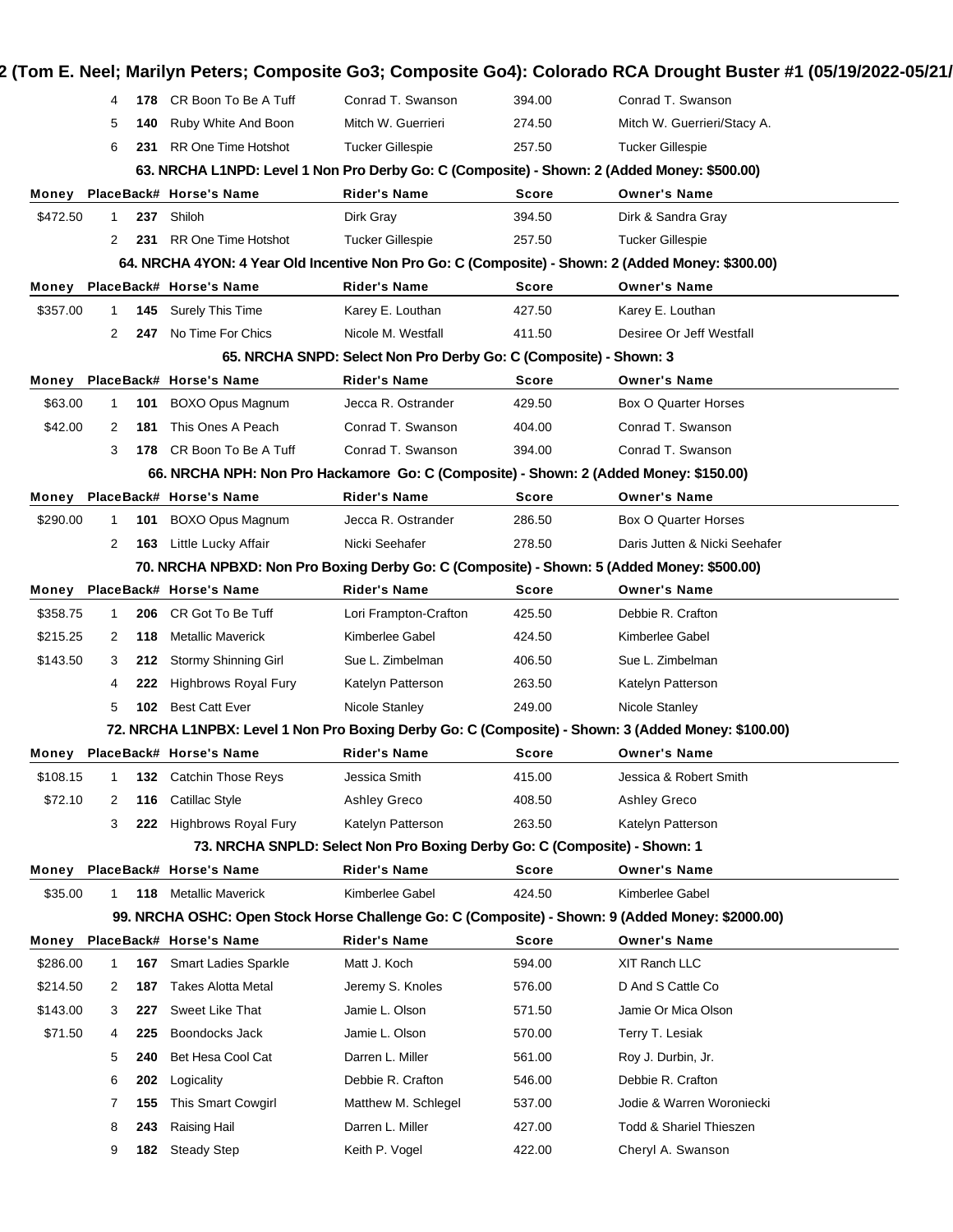**100. NRCHA OBS: Bridle Spectacular Open Go: C (Composite) - Shown: 8 (Added Money: \$1500.00)**

| Money    |    |     | PlaceBack# Horse's Name                                                                          | Rider's Name                                                                    | Score        | <b>Owner's Name</b>                                                                                   |
|----------|----|-----|--------------------------------------------------------------------------------------------------|---------------------------------------------------------------------------------|--------------|-------------------------------------------------------------------------------------------------------|
| \$733.60 | 1  | 167 | <b>Smart Ladies Sparkle</b>                                                                      | Matt J. Koch                                                                    | 439.00       | XIT Ranch LLC                                                                                         |
| \$458.50 | 2Τ | 225 | Boondocks Jack                                                                                   | Jamie L. Olson                                                                  | 421.00       | Terry T. Lesiak                                                                                       |
| \$458.50 | 2Τ | 187 | <b>Takes Alotta Metal</b>                                                                        | Jeremy S. Knoles                                                                | 421.00       | D And S Cattle Co                                                                                     |
| \$183.40 | 4  | 123 | <b>Ettes Metallic Cat</b>                                                                        | David J. Dillman                                                                | 420.50       | Jacqueline A. Tessman                                                                                 |
|          | 5  | 155 | This Smart Cowgirl                                                                               | Matthew M. Schlegel                                                             | 403.50       | Jodie & Warren Woroniecki                                                                             |
|          | 6  | 202 | Logicality                                                                                       | Debbie R. Crafton                                                               | 400.00       | Debbie R. Crafton                                                                                     |
|          | 7  | 182 | <b>Steady Step</b>                                                                               | Keith P. Vogel                                                                  | 281.00       | Cheryl A. Swanson                                                                                     |
|          | 8  | 210 | Doctor Drey                                                                                      | Justin E. Lawrence                                                              | 274.00       | Don M Or Judy F Maston                                                                                |
|          |    |     |                                                                                                  | 101. NRCHA OB: Open Bridle Go: C (Composite) - Shown: 8 (Added Money: \$750.00) |              |                                                                                                       |
| Money    |    |     | PlaceBack# Horse's Name                                                                          | <b>Rider's Name</b>                                                             | Score        | <b>Owner's Name</b>                                                                                   |
| \$636.00 | 1  |     | 167 Smart Ladies Sparkle                                                                         | Matt J. Koch                                                                    | 293.00       | XIT Ranch LLC                                                                                         |
| \$477.00 | 2  | 243 | Raising Hail                                                                                     | Darren L. Miller                                                                | 287.00       | <b>Todd &amp; Shariel Thieszen</b>                                                                    |
| \$318.00 | 3  | 227 | Sweet Like That                                                                                  | Jamie L. Olson                                                                  | 285.00       | Jamie Or Mica Olson                                                                                   |
| \$159.00 | 4  | 240 | Bet Hesa Cool Cat                                                                                | Darren L. Miller                                                                | 284.00       | Roy J. Durbin, Jr.                                                                                    |
|          | 5  | 123 | <b>Ettes Metallic Cat</b>                                                                        | David J. Dillman                                                                | 280.50       | Jacqueline A. Tessman                                                                                 |
|          | 6  | 202 | Logicality                                                                                       | Debbie R. Crafton                                                               | 271.00       | Debbie R. Crafton                                                                                     |
|          | 7  | 235 | EC RemisPeppyDunnit                                                                              | Jeb P. Stoltzfus                                                                | 145.00       | Deb Braly                                                                                             |
|          | 8  | 182 | <b>Steady Step</b>                                                                               | Keith P. Vogel                                                                  | 141.00       | Cheryl A. Swanson                                                                                     |
|          |    |     | 102. NRCHA IOB: Intermediate Open Bridle Go: C (Composite) - Shown: 6 (Added Money: \$150.00)    |                                                                                 |              |                                                                                                       |
| Money    |    |     | PlaceBack# Horse's Name                                                                          | <b>Rider's Name</b>                                                             | <b>Score</b> | <b>Owner's Name</b>                                                                                   |
| \$285.00 | 1  | 243 | Raising Hail                                                                                     | Darren L. Miller                                                                | 287.00       | <b>Todd &amp; Shariel Thieszen</b>                                                                    |
| \$171.00 | 2  | 227 | Sweet Like That                                                                                  | Jamie L. Olson                                                                  | 285.00       | Jamie Or Mica Olson                                                                                   |
| \$114.00 | 3  | 240 | Bet Hesa Cool Cat                                                                                | Darren L. Miller                                                                | 284.00       | Roy J. Durbin, Jr.                                                                                    |
|          | 4  | 123 | <b>Ettes Metallic Cat</b>                                                                        | David J. Dillman                                                                | 280.50       | Jacqueline A. Tessman                                                                                 |
|          | 5  | 235 | <b>EC RemisPeppyDunnit</b>                                                                       | Jeb P. Stoltzfus                                                                | 145.00       | Deb Braly                                                                                             |
|          | 6  | 182 | <b>Steady Step</b>                                                                               | Keith P. Vogel                                                                  | 141.00       | Cheryl A. Swanson                                                                                     |
|          |    |     | 103. NRCHA LOB: Limited Open Bridle Go: C (Composite) - Shown: 2 (Added Money: \$150.00)         |                                                                                 |              |                                                                                                       |
| Money    |    |     | PlaceBack# Horse's Name                                                                          | <b>Rider's Name</b>                                                             | Score        | <b>Owner's Name</b>                                                                                   |
| \$290.00 | 1  | 211 | Montaboys Legacy                                                                                 | <b>Terry Clancey</b>                                                            | 275.50       | <b>Terry Clancey</b>                                                                                  |
|          | 2  | 248 | Night Time Playmate                                                                              | Ariah Devos                                                                     | 121.50       | The Mitchell J Anderson Trust                                                                         |
|          |    |     | 107. NRCHA OTR: Open Two Rein Go: C (Composite) - Shown: 6 (Added Money: \$500.00)               |                                                                                 |              |                                                                                                       |
| Money    |    |     | PlaceBack# Horse's Name                                                                          | <b>Rider's Name</b>                                                             | Score        | <b>Owner's Name</b>                                                                                   |
| \$565.00 | 1  | 225 | Boondocks Jack                                                                                   | Jamie L. Olson                                                                  | 282.00       | Terry T. Lesiak                                                                                       |
| \$339.00 | 2  | 155 | This Smart Cowgirl                                                                               | Matthew M. Schlegel                                                             | 276.50       | Jodie & Warren Woroniecki                                                                             |
| \$226.00 | 3  | 238 | Blu On Black                                                                                     | Darren L. Miller                                                                | 274.00       | Roy J. Durbin, Jr.                                                                                    |
|          | 4  | 195 | Bet She Can Dance                                                                                | Amanda R. McCarthy                                                              | 268.50       | Amanda R. McCarthy                                                                                    |
|          | 5  | 210 | Doctor Drey                                                                                      | Justin E. Lawrence                                                              | 146.00       | Don M Or Judy F Maston                                                                                |
|          |    |     |                                                                                                  |                                                                                 |              | 109. NRCHA NPSHC: Non Pro Stock Horse Challenge Go: C (Composite) - Shown: 2 (Added Money: \$1000.00) |
| Money    |    |     | PlaceBack# Horse's Name                                                                          | <b>Rider's Name</b>                                                             | Score        | <b>Owner's Name</b>                                                                                   |
| \$242.00 | 1  | 138 | Opus Cat Olena                                                                                   | <b>Stetson Ostrander</b>                                                        | 587.00       | <b>Box O Quarter Horses</b>                                                                           |
|          | 2  | 204 | Doctor Spark                                                                                     | Debbie R. Crafton                                                               | 564.00       | Debbie R. Crafton                                                                                     |
|          |    |     | 110. NRCHA NPBS: Bridle Spectacular Non Pro Go: C (Composite) - Shown: 7 (Added Money: \$750.00) |                                                                                 |              |                                                                                                       |
| Money    |    |     | PlaceBack# Horse's Name                                                                          | <b>Rider's Name</b>                                                             | Score        | <b>Owner's Name</b>                                                                                   |
| \$415.80 | 1  | 138 | Opus Cat Olena                                                                                   | <b>Stetson Ostrander</b>                                                        | 435.00       | <b>Box O Quarter Horses</b>                                                                           |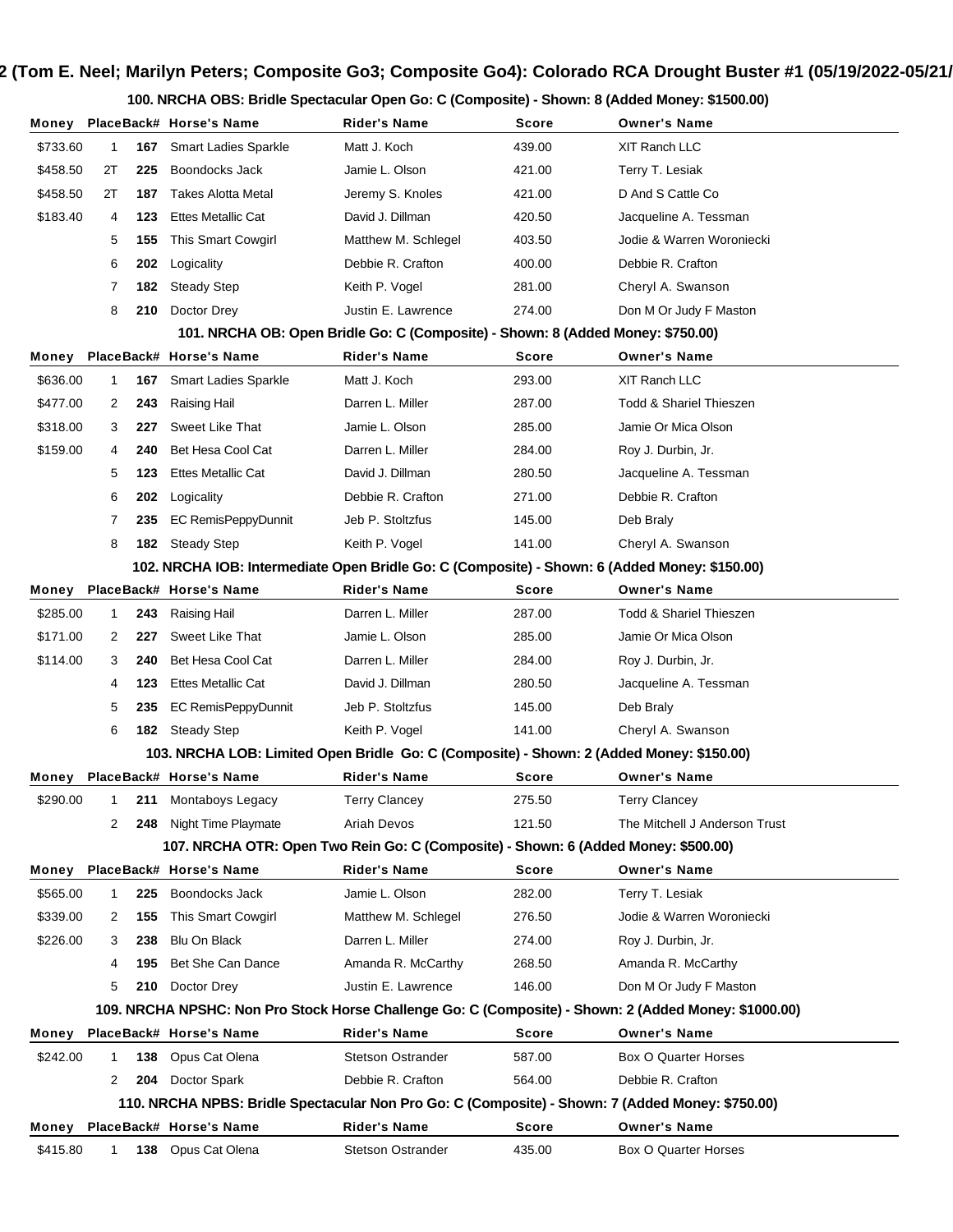| \$311.85 | 2            | 204 | Doctor Spark                                                                                      | Debbie R. Crafton                                                   | 432.50       | Debbie R. Crafton                                                                                     |
|----------|--------------|-----|---------------------------------------------------------------------------------------------------|---------------------------------------------------------------------|--------------|-------------------------------------------------------------------------------------------------------|
| \$207.90 | 3            | 159 | <b>Glamour Royallty</b>                                                                           | Kristy Kay Miller                                                   | 429.00       | Kristy Kay Miller                                                                                     |
| \$103.95 | 4            | 139 | Daisies                                                                                           | Morgan Penlerick                                                    | 422.00       | Nick & Morgan Penlerick                                                                               |
|          | 5            | 218 | Ive Got The Blus                                                                                  | Ethan Charlie Bortner                                               | 412.00       | Jessica Bortner                                                                                       |
|          | 6            | 217 | Lil Remedy Pep                                                                                    | Ethan Charlie Bortner                                               | 411.00       | Jessica Bortner                                                                                       |
|          | 7            | 244 | Very Smart Chloe                                                                                  | Heath Joel Bortner                                                  | 410.50       | Heath Joel Bortner                                                                                    |
|          |              |     |                                                                                                   |                                                                     |              | 111. NRCHA LNPBS: Bridle Spectacular Ltd Non Pro Go: C (Composite) - Shown: 6 (Added Money: \$250.00) |
| Money    |              |     | PlaceBack# Horse's Name                                                                           | <b>Rider's Name</b>                                                 | <b>Score</b> | <b>Owner's Name</b>                                                                                   |
| \$271.25 | $\mathbf{1}$ | 146 | Dry Blue Grass                                                                                    | Linda K. Field                                                      | 413.00       | Linda K. Field                                                                                        |
| \$162.75 | 2            | 182 | <b>Steady Step</b>                                                                                | Cheryl A. Swanson                                                   | 410.50       | Cheryl A. Swanson                                                                                     |
| \$108.50 | 3            | 179 | <b>High Brow Falutin</b>                                                                          | Conrad T. Swanson                                                   | 407.50       | Conrad T. Swanson                                                                                     |
|          | 4            | 136 | Wired On Pepto                                                                                    | Alison A. Brantley                                                  | 401.50       | Alison A. Brantley                                                                                    |
|          | 5            | 180 | <b>Metallic Heart</b>                                                                             | Conrad T. Swanson                                                   | 400.50       | Conrad T. Swanson                                                                                     |
|          | 6            | 107 | Shesa Classy Cat                                                                                  | Kimberly Rounds                                                     | 264.50       | Kimberly Rounds                                                                                       |
|          |              |     | 112. NRCHA NPB: Non Pro Bridle Go: C (Composite) - Shown: 1 (Added Money: \$350.00)               |                                                                     |              |                                                                                                       |
| Money    |              |     | PlaceBack# Horse's Name                                                                           | <b>Rider's Name</b>                                                 | <b>Score</b> | <b>Owner's Name</b>                                                                                   |
| \$455.00 | $\mathbf{1}$ | 139 | Daisies                                                                                           | Morgan Penlerick                                                    | 280.00       | Nick & Morgan Penlerick                                                                               |
|          |              |     | 113. NRCHA INPB: Intermediate Non Pro Bridle Go: C (Composite) - Shown: 6 (Added Money: \$150.00) |                                                                     |              |                                                                                                       |
| Money    |              |     | PlaceBack# Horse's Name                                                                           | Rider's Name                                                        | Score        | <b>Owner's Name</b>                                                                                   |
| \$285.00 | $\mathbf{1}$ | 136 | Wired On Pepto                                                                                    | Alison A. Brantley                                                  | 281.50       | Alison A. Brantley                                                                                    |
| \$171.00 | 2            | 139 | Daisies                                                                                           | Morgan Penlerick                                                    | 280.00       | Nick & Morgan Penlerick                                                                               |
| \$114.00 | 3            | 146 | Dry Blue Grass                                                                                    | Linda K. Field                                                      | 275.00       | Linda K. Field                                                                                        |
|          | 4            | 182 | <b>Steady Step</b>                                                                                | Cheryl A. Swanson                                                   | 273.50       | Cheryl A. Swanson                                                                                     |
|          | 5            | 179 | <b>High Brow Falutin</b>                                                                          | Conrad T. Swanson                                                   | 267.50       | Conrad T. Swanson                                                                                     |
|          | 6            | 180 | <b>Metallic Heart</b>                                                                             | Conrad T. Swanson                                                   | 261.50       | Conrad T. Swanson                                                                                     |
|          |              |     | 114. NRCHA LNPB: Limited Non Pro Bridle Go: C (Composite) - Shown: 7 (Added Money: \$150.00)      |                                                                     |              |                                                                                                       |
| Money    |              |     | PlaceBack# Horse's Name                                                                           | <b>Rider's Name</b>                                                 | <b>Score</b> | <b>Owner's Name</b>                                                                                   |
| \$256.00 | $\mathbf{1}$ | 138 | Opus Cat Olena                                                                                    | <b>Stetson Ostrander</b>                                            | 294.00       | <b>Box O Quarter Horses</b>                                                                           |
| \$192.00 | 2            | 136 | Wired On Pepto                                                                                    | Alison A. Brantley                                                  | 281.50       | Alison A. Brantley                                                                                    |
| \$128.00 | 3            | 139 | Daisies                                                                                           | Morgan Penlerick                                                    | 280.00       | Nick & Morgan Penlerick                                                                               |
| \$64.00  | 4            | 146 | Dry Blue Grass                                                                                    | Linda K. Field                                                      | 275.00       | Linda K. Field                                                                                        |
|          | 5            | 182 | <b>Steady Step</b>                                                                                | Cheryl A. Swanson                                                   | 273.50       | Cheryl A. Swanson                                                                                     |
|          | 6            | 179 | <b>High Brow Falutin</b>                                                                          | Conrad T. Swanson                                                   | 267.50       | Conrad T. Swanson                                                                                     |
|          | 7            | 180 | Metallic Heart                                                                                    | Conrad T. Swanson                                                   | 261.50       | Conrad T. Swanson                                                                                     |
|          |              |     |                                                                                                   | 115. NRCHA SNPB: Select Non Pro Bridle Go: C (Composite) - Shown: 5 |              |                                                                                                       |
| Money    |              |     | PlaceBack# Horse's Name                                                                           | Rider's Name                                                        | Score        | <b>Owner's Name</b>                                                                                   |
| \$125.00 | $\mathbf{1}$ | 136 | Wired On Pepto                                                                                    | Alison A. Brantley                                                  | 281.50       | Alison A. Brantley                                                                                    |
| \$75.00  | 2            | 146 | Dry Blue Grass                                                                                    | Linda K. Field                                                      | 275.00       | Linda K. Field                                                                                        |
| \$50.00  | 3            | 182 | Steady Step                                                                                       | Cheryl A. Swanson                                                   | 273.50       | Cheryl A. Swanson                                                                                     |
|          | 4            | 179 | <b>High Brow Falutin</b>                                                                          | Conrad T. Swanson                                                   | 267.50       | Conrad T. Swanson                                                                                     |
|          | 5            | 180 | <b>Metallic Heart</b>                                                                             | Conrad T. Swanson                                                   | 261.50       | Conrad T. Swanson                                                                                     |
|          |              |     | 116. NRCHA NPTR: Non Pro Two Rein Go: C (Composite) - Shown: 3 (Added Money: \$150.00)            |                                                                     |              |                                                                                                       |
| Money    |              |     | PlaceBack# Horse's Name                                                                           | <b>Rider's Name</b>                                                 | Score        | <b>Owner's Name</b>                                                                                   |
| \$216.00 | 1            | 159 | <b>Glamour Royallty</b>                                                                           | Kristy Kay Miller                                                   | 292.00       | Kristy Kay Miller                                                                                     |
|          |              |     | Ive Got The Blus                                                                                  | Ethan Charlie Bortner                                               | 274.00       | Jessica Bortner                                                                                       |
| \$144.00 | 2            | 218 |                                                                                                   |                                                                     |              |                                                                                                       |
|          |              |     | 120. NRCHA YCH: Youth Cow Horse Go: C (Composite) - Shown: 5 (Added Money: \$50.00)               |                                                                     |              |                                                                                                       |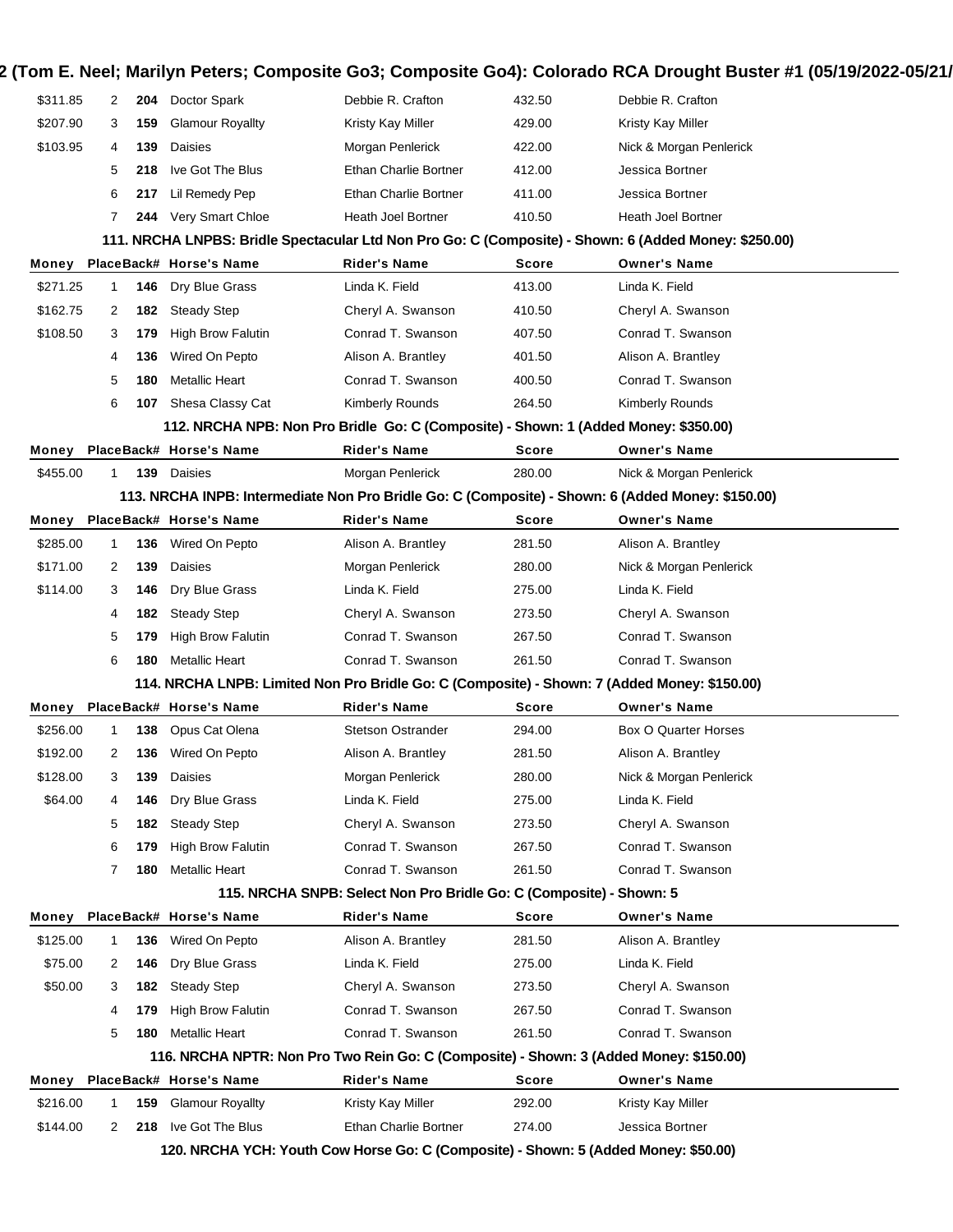|          |              |     | Money PlaceBack# Horse's Name                                                         | Rider's Name                                                                | Score  | <b>Owner's Name</b>                                                                                |
|----------|--------------|-----|---------------------------------------------------------------------------------------|-----------------------------------------------------------------------------|--------|----------------------------------------------------------------------------------------------------|
| \$112.50 | 1            | 230 | Sayos Little Boots                                                                    | Callie Olson                                                                | 284.50 | Jamie Or Mica Olson                                                                                |
| \$67.50  | 2            | 175 | Goodies One Time                                                                      | Jayda Ann Meyring                                                           | 274.50 | Shauna L Meyring                                                                                   |
| \$45.00  | 3            | 231 | <b>RR One Time Hotshot</b>                                                            | Tucker Gillespie                                                            | 271.50 | Tucker Gillespie                                                                                   |
|          | 4            | 208 | RN Wood Be Royalty                                                                    | Dallie L. Lawrence                                                          | 270.50 | Justin & Kelcie Lawrence                                                                           |
|          | 5            | 217 | Lil Remedy Pep                                                                        | <b>Ethan Charlie Bortner</b>                                                | 263.50 | Jessica Bortner                                                                                    |
|          |              |     |                                                                                       | 130. NRCHA YBX: Youth Boxing Go: C (Composite) - Shown: 6                   |        |                                                                                                    |
| Money    |              |     | PlaceBack# Horse's Name                                                               | <b>Rider's Name</b>                                                         | Score  | <b>Owner's Name</b>                                                                                |
| \$75.00  | 1            | 204 | Doctor Spark                                                                          | DJ Crafton                                                                  | 291.00 | Debbie R. Crafton                                                                                  |
| \$45.00  | 2            | 164 | Moms Last Bett                                                                        | Ralsten LePlatt                                                             | 284.00 | Dustin D. LePlatt                                                                                  |
| \$30.00  | 3            | 232 | Shes Wright To Shine                                                                  | Reese Gillespie                                                             | 281.00 | Joe Gillespie                                                                                      |
|          | 4            | 233 | TR Princess At Heart                                                                  | Reese Gillespie                                                             | 279.00 | <b>Tucker Gillespie</b>                                                                            |
|          | 5            | 165 | Peppermint Loblolly                                                                   | Lyla Swenson                                                                | 141.50 | Jeff Swenson                                                                                       |
|          |              |     |                                                                                       |                                                                             |        | 150. NRCHA NPBXS: Non Pro Boxing Spectacular Go: C (Composite) - Shown: 14 (Added Money: \$750.00) |
| Money    |              |     | PlaceBack# Horse's Name                                                               | <b>Rider's Name</b>                                                         | Score  | <b>Owner's Name</b>                                                                                |
| \$466.20 | $\mathbf{1}$ | 121 | Bet Hesa Pepto                                                                        | Diane M. Clare                                                              | 427.50 | Diane M. Clare                                                                                     |
| \$388.50 | 2            | 229 | DoUWannaTango                                                                         | Callie Olson                                                                | 426.00 | Jamie Or Mica Olson                                                                                |
| \$310.80 | 3            | 186 | Ima Metallic Shine                                                                    | Niamh A. Sexton                                                             | 425.50 | Melissa A Sexton                                                                                   |
| \$233.10 | 4            | 177 | A Spoonful Of Jonez                                                                   | Desiree D. Westfall                                                         | 424.50 | Desiree Or Jeff Westfall                                                                           |
| \$155.40 | 5            | 233 | TR Princess At Heart                                                                  | Reese Gillespie                                                             | 421.50 | <b>Tucker Gillespie</b>                                                                            |
|          | 6            | 130 | <b>Mendota Crossing</b>                                                               | Julie Atkinson                                                              | 420.00 | Dale Or Julie Atkinson                                                                             |
|          | 7            | 114 | Playinhardtoforget                                                                    | Kelsey Berglund                                                             | 419.50 | Andrew & Kelsey Berglund                                                                           |
|          | 8            | 147 | <b>SH Andy Chex</b>                                                                   | Stacy A. Weisbach                                                           | 417.50 | Stacy A. Weisbach                                                                                  |
|          | 9            | 220 | <b>Rey Stylish Peptos</b>                                                             | Jessica R. Skomp                                                            | 412.00 | Joseph & Jessica Skomp                                                                             |
|          | 10           | 240 | Bet Hesa Cool Cat                                                                     | Roy J. Durbin, Jr.                                                          | 411.50 | Roy J. Durbin, Jr.                                                                                 |
|          | 11           | 115 | Wallyroo                                                                              | Tisha Weimer                                                                | 405.00 | Triple W Acres                                                                                     |
|          | 12           | 125 | PJW One Time Only                                                                     | Margaret J. Anderson                                                        | 403.00 | Margaret J. Anderson                                                                               |
|          | 13           | 103 | One Smokin Taz                                                                        | Michael C. Tracy                                                            | 402.00 | Michael C. Tracy                                                                                   |
|          | 14           |     | 216 Aussie                                                                            | <b>Todd Winczewski</b>                                                      | 389.00 | Todd Winczewski/Leslie                                                                             |
|          |              |     | 151. NRCHA NPBX: Non Pro Boxing Go: C (Composite) - Shown: 11 (Added Money: \$250.00) |                                                                             |        |                                                                                                    |
|          |              |     | Money PlaceBack# Horse's Name                                                         | <b>Rider's Name</b>                                                         | Score  | <b>Owner's Name</b>                                                                                |
| \$390.00 | 1            | 229 | DoUWannaTango                                                                         | Callie Olson                                                                | 289.00 | Jamie Or Mica Olson                                                                                |
| \$325.00 | 2            | 121 | Bet Hesa Pepto                                                                        | Diane M. Clare                                                              | 288.50 | Diane M. Clare                                                                                     |
| \$260.00 | 3            | 177 | A Spoonful Of Jonez                                                                   | Desiree D. Westfall                                                         | 285.50 | Desiree Or Jeff Westfall                                                                           |
| \$195.00 | 4            | 235 | EC RemisPeppyDunnit                                                                   | Deb L. Braly                                                                | 283.00 | Deb Braly                                                                                          |
| \$130.00 | 5            | 130 | Mendota Crossing                                                                      | Julie Atkinson                                                              | 282.00 | Dale Or Julie Atkinson                                                                             |
|          | 6            | 186 | Ima Metallic Shine                                                                    | Niamh A. Sexton                                                             | 281.50 | Melissa A Sexton                                                                                   |
|          | 7            | 126 | <b>Playing With Rey</b>                                                               | Linda C. Cellini                                                            | 276.50 | Linda C. Cellini                                                                                   |
|          | 8            | 103 | One Smokin Taz                                                                        | Michael C. Tracy                                                            | 275.00 | Michael C. Tracy                                                                                   |
|          | 9            | 240 | Bet Hesa Cool Cat                                                                     | Roy J. Durbin, Jr.                                                          | 274.50 | Roy J. Durbin, Jr.                                                                                 |
|          | 10           | 125 | PJW One Time Only                                                                     | Margaret J. Anderson                                                        | 270.00 | Margaret J. Anderson                                                                               |
|          | 11           | 100 | <b>Tonettes Playgun</b>                                                               | Robert B Grieve                                                             | 137.50 | Robert B Grieve                                                                                    |
|          |              |     |                                                                                       | 152. NRCHA INPBX: Intermediate Non Pro Boxing Go: C (Composite) - Shown: 12 |        |                                                                                                    |
| Money    |              |     | PlaceBack# Horse's Name                                                               | <b>Rider's Name</b>                                                         | Score  | <b>Owner's Name</b>                                                                                |
| \$90.00  | 1            | 229 | DoUWannaTango                                                                         | Callie Olson                                                                | 289.00 | Jamie Or Mica Olson                                                                                |
| \$75.00  | 2            | 118 | <b>Metallic Maverick</b>                                                              | Kimberlee Gabel                                                             | 287.00 | Kimberlee Gabel                                                                                    |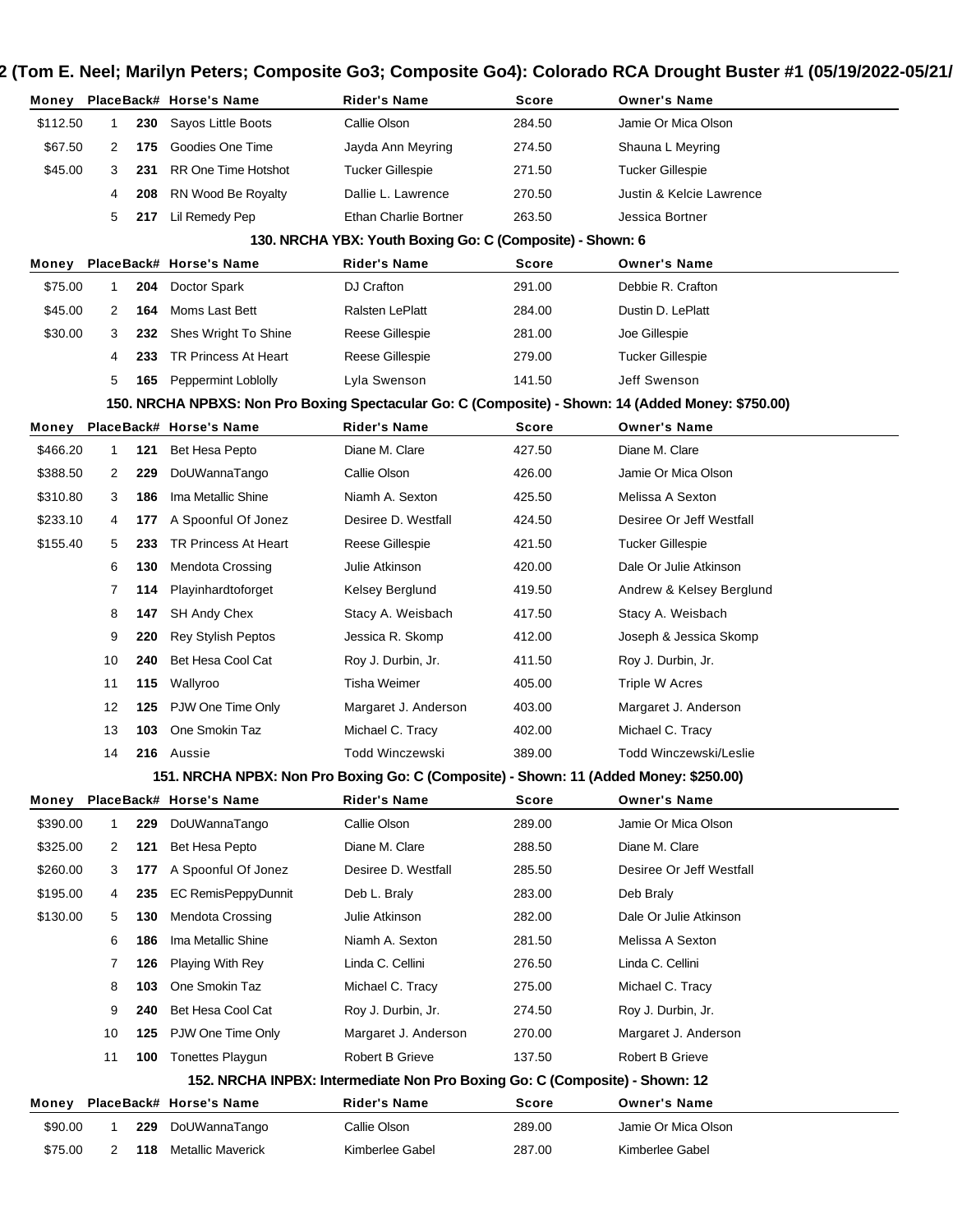| \$60.00  | 3  | 235 | <b>EC RemisPeppyDunnit</b> | Deb L. Braly                                                                 | 283.00 | Deb Braly                |
|----------|----|-----|----------------------------|------------------------------------------------------------------------------|--------|--------------------------|
| \$45.00  | 4  | 130 | Mendota Crossing           | Julie Atkinson                                                               | 282.00 | Dale Or Julie Atkinson   |
| \$30.00  | 5  | 147 | <b>SH Andy Chex</b>        | Stacy A. Weisbach                                                            | 279.50 | Stacy A. Weisbach        |
|          | 6  | 126 | Playing With Rey           | Linda C. Cellini                                                             | 276.50 | Linda C. Cellini         |
|          | 7  | 240 | Bet Hesa Cool Cat          | Roy J. Durbin, Jr.                                                           | 274.50 | Roy J. Durbin, Jr.       |
|          | 8  | 119 | BF Little Big Time         | Josie Bunch                                                                  | 272.50 | Josie Bunch              |
|          | 9  | 113 | Whiz N Rowdy               | Jodi Focken                                                                  | 271.00 | Focken River Ranch       |
|          | 10 | 125 | PJW One Time Only          | Margaret J. Anderson                                                         | 270.00 | Margaret J. Anderson     |
|          | 11 | 131 | SS Some Hey Please         | <b>Christine Ellis</b>                                                       | 269.00 | <b>Christine Ellis</b>   |
|          | 12 | 100 | <b>Tonettes Playgun</b>    | Robert B Grieve                                                              | 137.50 | <b>Robert B Grieve</b>   |
|          |    |     |                            | 155. NRCHA SNPBX: Select Non Pro Boxing Go: C (Composite) - Shown: 11        |        |                          |
| Money    |    |     | PlaceBack# Horse's Name    | Rider's Name                                                                 | Score  | <b>Owner's Name</b>      |
| \$49.50  | 1  | 121 | Bet Hesa Pepto             | Diane M. Clare                                                               | 288.50 | Diane M. Clare           |
| \$41.25  | 2  | 118 | <b>Metallic Maverick</b>   | Kimberlee Gabel                                                              | 287.00 | Kimberlee Gabel          |
| \$33.00  | 3  | 177 | A Spoonful Of Jonez        | Desiree D. Westfall                                                          | 285.50 | Desiree Or Jeff Westfall |
| \$24.75  | 4  | 235 | <b>EC RemisPeppyDunnit</b> | Deb L. Braly                                                                 | 283.00 | Deb Braly                |
| \$16.50  | 5  | 129 | <b>Outta Prowlin</b>       | Kelly Ann Preisser                                                           | 277.50 | Kelly Ann Preisser       |
|          | 6  | 126 | Playing With Rey           | Linda C. Cellini                                                             | 276.50 | Linda C. Cellini         |
|          | 7  | 103 | One Smokin Taz             | Michael C. Tracy                                                             | 275.00 | Michael C. Tracy         |
|          | 8  | 240 | Bet Hesa Cool Cat          | Roy J. Durbin, Jr.                                                           | 274.50 | Roy J. Durbin, Jr.       |
|          | 9  | 125 | PJW One Time Only          | Margaret J. Anderson                                                         | 270.00 | Margaret J. Anderson     |
|          | 10 | 120 | Heza Smokin Crome Gun      | Patsie Degges-Jones                                                          | 241.00 | Gail Star-Cloutier       |
|          | 11 | 100 | <b>Tonettes Playgun</b>    | Robert B Grieve                                                              | 137.50 | Robert B Grieve          |
|          |    |     |                            |                                                                              |        |                          |
|          |    |     |                            |                                                                              |        |                          |
|          |    |     |                            | 160. NRCHA LNPBX: Limited Non Pro Boxing Go: C (Composite) - Shown: 14       |        |                          |
| Money    |    |     | PlaceBack# Horse's Name    | Rider's Name                                                                 | Score  | <b>Owner's Name</b>      |
| \$105.00 | 1  | 114 | Playinhardtoforget         | Kelsey Berglund                                                              | 280.50 | Andrew & Kelsey Berglund |
| \$87.50  | 2  | 219 | Merada O Boonlight         | Meghan L Anderson                                                            | 280.50 | Meghan L Anderson        |
| \$61.25  | ЗT | 115 | Wallyroo                   | Tisha Weimer                                                                 | 277.50 | <b>Triple W Acres</b>    |
| \$61.25  | 3T | 129 | <b>Outta Prowlin</b>       | Kelly Ann Preisser                                                           | 277.50 | Kelly Ann Preisser       |
| \$35.00  | 5  | 119 | BF Little Big Time         | Josie Bunch                                                                  | 277.00 | Josie Bunch              |
|          | 6  | 131 | SS Some Hey Please         | <b>Christine Ellis</b>                                                       | 275.00 | <b>Christine Ellis</b>   |
|          | 7  | 130 | Mendota Crossing           | Julie Atkinson                                                               | 273.00 | Dale Or Julie Atkinson   |
|          | 8  | 252 | Moccasin Bay Four          | Sydney Gottsch                                                               | 264.50 | Sydney Gottsch           |
|          | 9  | 120 | Heza Smokin Crome Gun      | Patsie Degges-Jones                                                          | 241.00 | Gail Star-Cloutier       |
|          | 10 | 253 | TRR Fever 1561             | Sydney Gottsch                                                               | 139.50 | Sydney Gottsch           |
|          | 11 | 116 | Catillac Style             | Ashley Greco                                                                 | 138.50 | Ashley Greco             |
|          | 12 | 113 | Whiz N Rowdy               | Jodi Focken                                                                  | 138.00 | Focken River Ranch       |
|          | 13 | 100 | Tonettes Playgun           | Robert B Grieve                                                              | 134.00 | <b>Robert B Grieve</b>   |
|          | 14 | 102 | <b>Best Catt Ever</b>      | Nicole Stanley                                                               | 129.50 | Nicole Stanley           |
|          |    |     |                            | 170. NRCHA BD: Box Drive Go: C (Composite) - Shown: 7 (Added Money: \$50.00) |        |                          |
| Money    |    |     | PlaceBack# Horse's Name    | <b>Rider's Name</b>                                                          | Score  | <b>Owner's Name</b>      |
| \$146.00 | 1  | 229 | DoUWannaTango              | Callie Olson                                                                 | 291.00 | Jamie Or Mica Olson      |
| \$109.50 | 2  | 232 | Shes Wright To Shine       | Reese Gillespie                                                              | 282.50 | Joe Gillespie            |
| \$73.00  | 3  | 103 | One Smokin Taz             | Michael C. Tracy                                                             | 281.00 | Michael C. Tracy         |
| \$36.50  | 4  | 135 | Cats Royal Boon            | Carrie J. Garland                                                            | 279.50 | Jason D. Perry           |